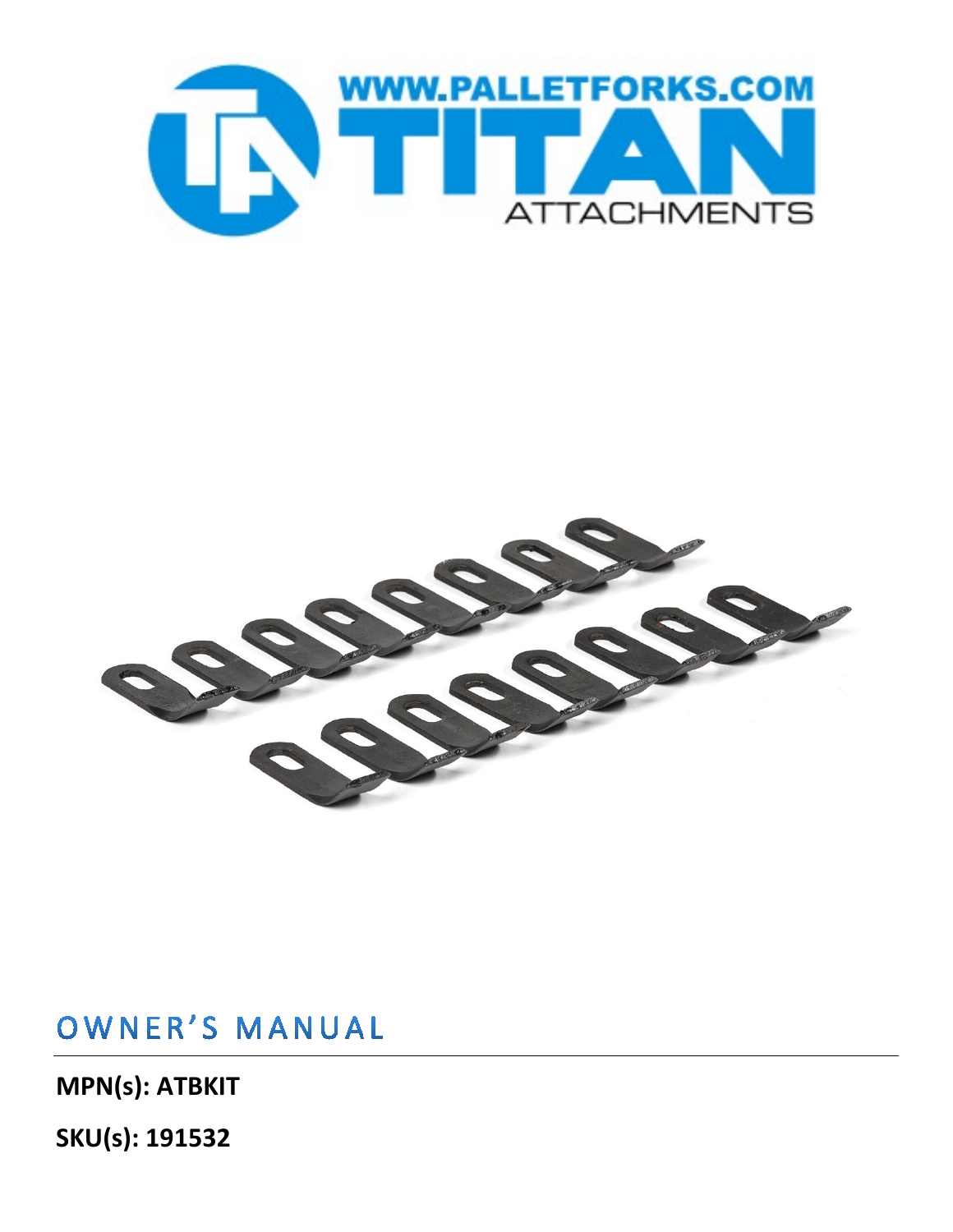#### **UPC(s): 840009212017**

#### PARTS DIAGRAM / EXPLODED VIEW

| <b>KEY</b> | <b>BOX</b> | <b>DESCRIPTION</b>                    | <b>QTY</b> |
|------------|------------|---------------------------------------|------------|
| (1)        |            | <b>Blade Pack for ATV Flail Mower</b> | 16         |

### ASSEMBLY INSTRUCTIONS

#### − No Assembly Instructions Required.